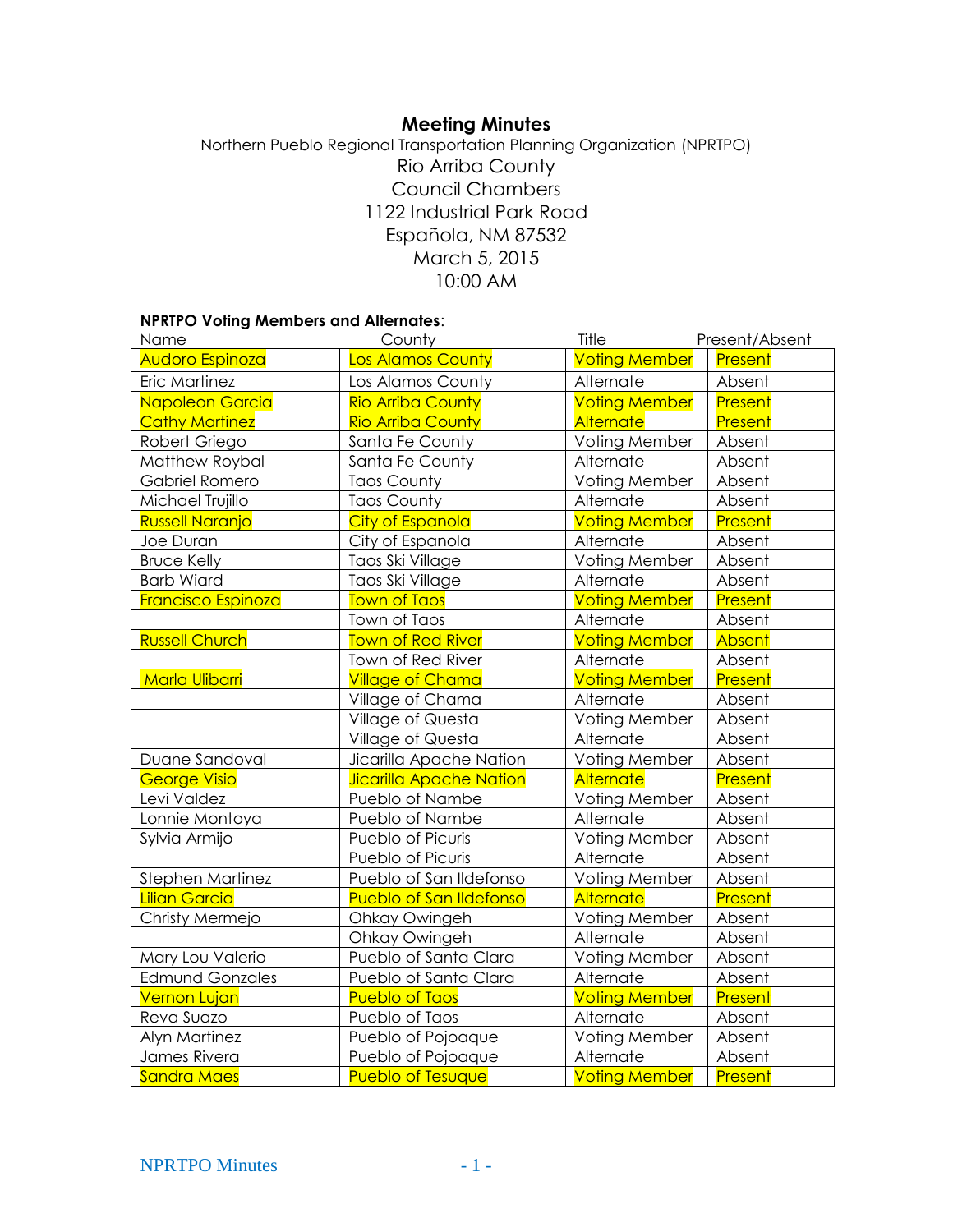### **NPRTPO Program Manager**

Eric Ghahate NCNMEDD

## **NMDOT Staff**

David Quintana **District 5** Aaron Detter **Asset Management and Planning Division** Ron D. Shutiva **Asset Management and Planning Division** 

## **Guest Members**

Stacey McGuire **NCRTD** 

Jon Paul Romero Rio Arriba County Ashley Martinez Rio Arriba County

#### **I. Call Meeting to Order**

The Meeting was called to order at 10:23 p.m. by Chair Russell Naranjo, City of Espanola.

## **II. Pledge of Allegiance**

#### **III. Welcome and Introductions:**

Chair Russell Naranjo, City of Espanola welcomed NPRTPO membership to Rio Arriba County.

Individual introductions were conducted by each NPRTPO member and guests.

## **IV. Approval of the Agenda:**

Chair Russell Naranjo, City of Espanola called for a motion to approve the agenda as submitted.

Napoleon Garcia, Rio Arriba County, made the motion to approve the agenda as submitted; the motion was seconded by Marla Ulibarri, Village of Chama. The motion carried and all voted in favor.

#### **V. Approval of the Minutes: (November 5, 2014, NCRTD)**

Chair Russell Naranjo, City of Espanola called for a motion to approve the minutes as submitted.

Napoleon Garcia, Rio Arriba County, made the motion to approve the minutes as submitted; the motion was seconded by Lillian Garcia, Pueblo de San Ildefonso. The motion carried and all voted in favor.

#### **VI. Public Comments-5 minutes/person**:

Chair Russell Naranjo, City of Espanola called for any public comment.

RTPO Membership took this time to discuss the notion of the NCRTD becoming a voting member on the NPRTPO board. Stacey McGuire from NCRTD provided an explanation behind her request and the board had no real concerns on the matter. The board asked if NCRTD eligibility could be confirmed and they would discuss the topic again at the next meeting.

**VII. . 2015 NPRTPO Regional Transportation Improvement Program Recommendation (RTIPR) Prioritization**